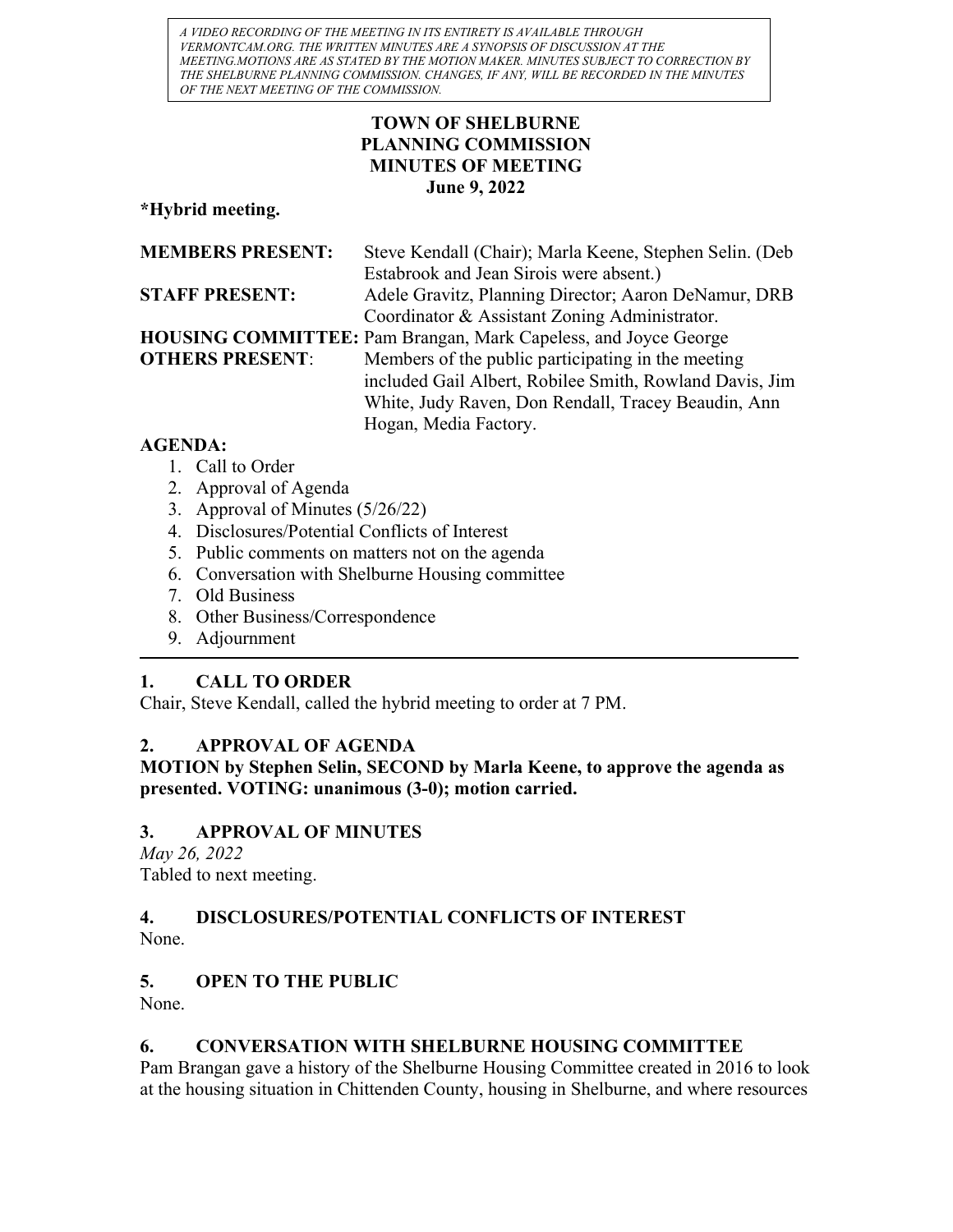for housing can be found. The committee produced a booklet of information. The booklet needs to be updated with current census information. An interactive map has also been created showing where development is located and development constraints (floodplain, wetlands, and such). As of 2020 there were 3400 housing units in Shelburne of which 64% are single family, 29% are multi-family, 3% are mobile homes, and 4% are crew quarters (camps, accessory units). Only 3.4% of housing stock is affordable in Shelburne. If mobile homes are included, then the percentage increases to 6.7%. Other activities by the housing committee include:

- a retreat held in 2017 with the Planning Commission
- reviewing hamlets
- attending regional housing meetings through CCRPC
- commenting on the housing section in the town plan
- exploring accessory units
- housing trust fund
- exclusionary zoning
- crafting bylaw changes for accessory units and duplexes
- producing an accessory dwelling resource page
- promoting accessory units via FPF
- listening to developers, CHT, and state housing representatives
- Going forward the housing subcommittee will focus on workforce housing and accessory units.

Steve Kendall asked how Shelburne compares to other towns in Chittenden County. Pam Brangan will investigate.

Gail Albert asked about Airbnb's in town. Pam Brangan said these have not been counted. Gail Albert mentioned addressing changes from singe family to duplex or fourplex being done in the village district.

Adele Gravitz said correlation to places to work in Shelburne and housing needs to be researched.

Rowland Davis stressed it is critical to get the data updated.

Robilee Smith commented on the mix of affordability with mobile homes and workforce housing and asked if anyone is monitoring population growth and the number of dwelling units being built to meet the objective of 25-50 units per year on average. Pam Brangan said the housing must fit into the sewer and stormwater capacity of the town. The distribution of affordable housing in Shelburne should be researched.

Ann Hogan asked who manages growth numerically. Adele Gravitz said the ECOS plan is tracking different kinds of housing. Public Works looks at growth. Housing Committee looks at the numbers.

Joyce George observed a raised ranch house is ready made for an accessory dwelling unit.